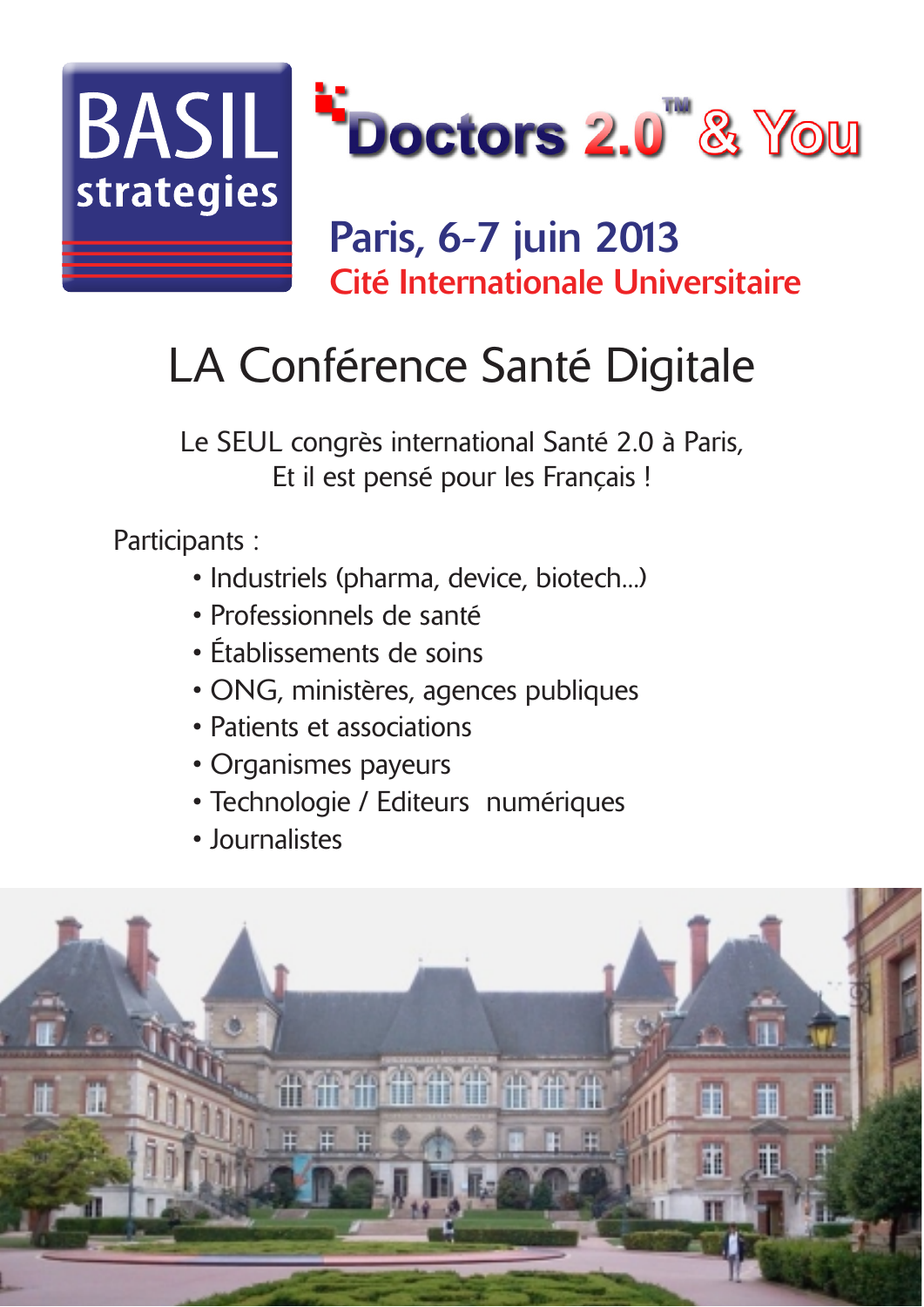## Témoignages - Doctors 2.0 & You



**Prof. Frank Chauvin** Institut d'Oncologie



**Alexane Gurwic** Roche



**Bernard Pevrical** Sanofi

"Les reseaux sociaux ont changé et vont changer le futur de la médecine. La révolution est en marche. Cette conférence est une belle initiative et apporte des échanges bien utiles. Je suis supporteur de Doctors 2.0 & You et je conseille vivement à tous et notamment à mes confrères d'y participer."

"La conférence donne une vision 360° des différents métiers de la Santé et de ce qu'ils font dans le numérique.

C'est donc une vraie opportunité d'avoir une vision de ce qui se développe dans le digital, et j'ajouterais que dans une Société où tout se passe de plus en plus à travers les ordinateurs et téléphones, c'est très intéressant de rencontrer et de partager avec des gens que l'on ne verrait pas autrement."

"Beaucoup de personnes parlent du 2.0, du digital, des médias sociaux la santé. Doctors 2.0 & You participe à la réalisation, en identifiant les tendances, et en rassemblant les meilleurs intervenants. Doctors 2.0 & You, c'est du "best practice" en Europe. "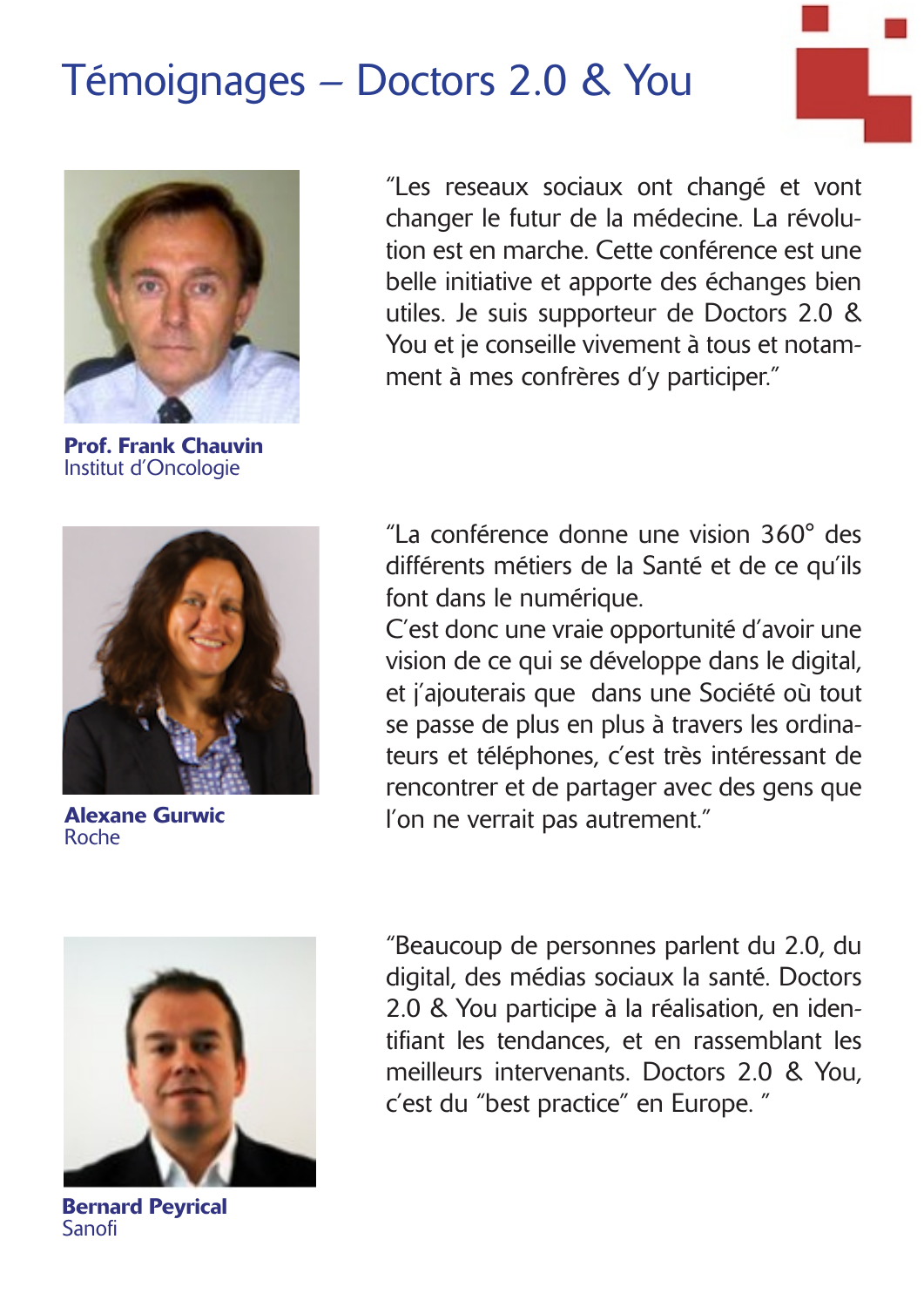### Le Programme : l'expérience concrète de la Santé 2.0

La 3<sup>e</sup> édition du congrès Doctors 2.0 & You présentera la santé 2.0, les médias sociaux et les applications mobiles dans le monde réel.

13+ maladies vues à travers la Santé 2.0

Cancer et douleurs d'origine cancéreuse Affections cardiovasculaires et leur prévention Dermatologie **Diabète Troubles nutritionnels** Épilepsie Fertilité Affection coliques inflammatoires Néphrologie Rhumatologie et traumatologie Affections thyroïdiennes **Maladies rares** Médicaments et pharmacovigilance

- Médias sociaux
- Communautés en ligne (patients ; professionnels)
- E-Réputation
- Applications mobiles
- Gamification / Serious Games
- · Vidéo éducative
- Obiets connectés / Big Data